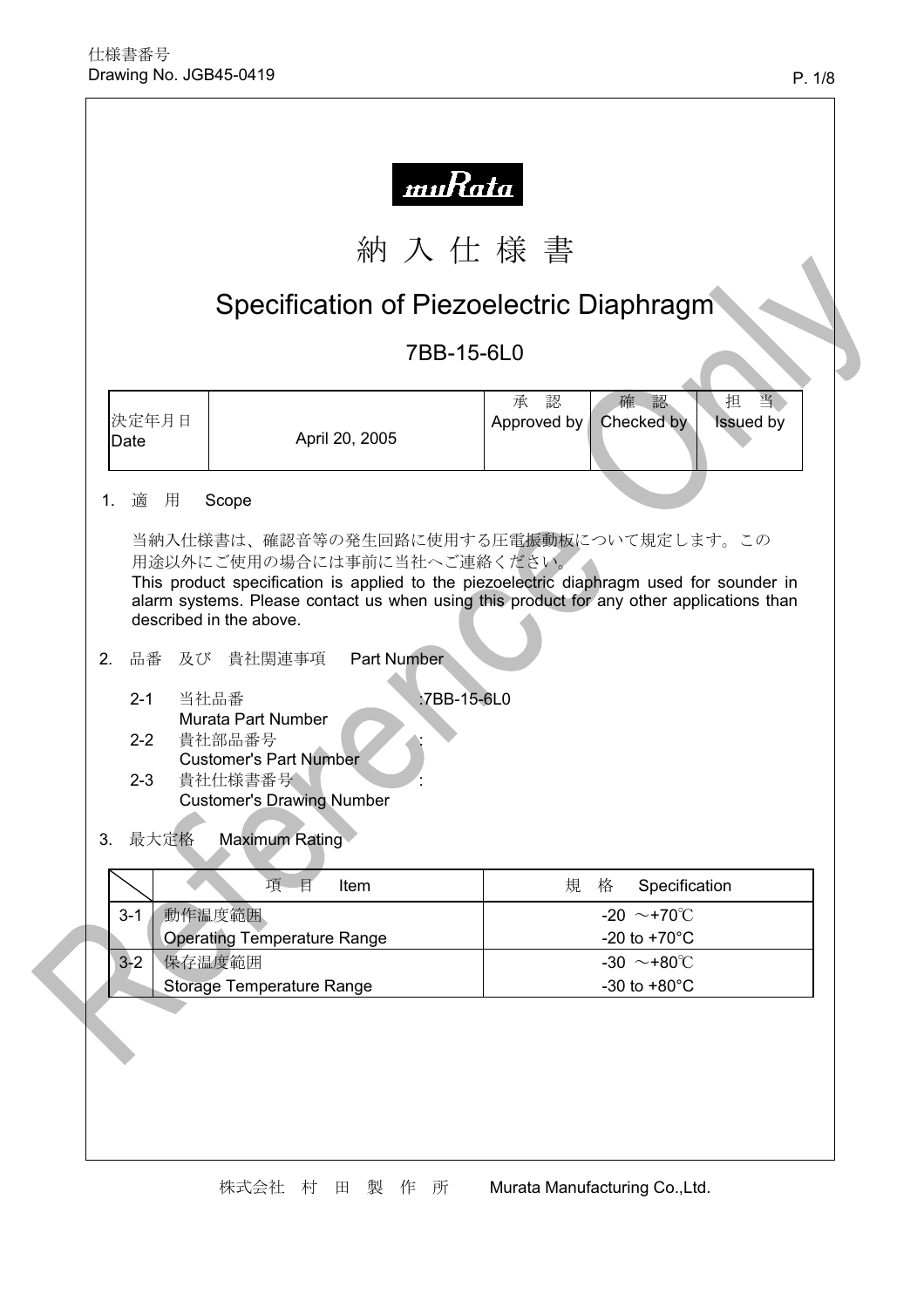$\mathbf{r}$ 

| 共振周波数<br>$4 - 1$<br>$6.0 \pm 1.0$ kHz<br><b>Resonant Frequency</b><br>共振抵抗<br>$4 - 2$<br>1.2k $\Omega$ 以下/max.<br>Resonant Impedance<br>$4 - 3$<br>静電容量 (1kHzにて)<br>9.5nF $\pm$ 30%<br>Electrostatic Capacity (at 1kHz)<br>絶縁抵抗 (10VD.C.にて)<br>100MΩ以上<br>$4 - 4$<br>Insulation Resistance (at 10VD.C.)<br>$100M\Omega$ min.<br>測定条件は次項を参照して下さい。<br>Refer to next item for measuring method.<br>測定方法<br>5.<br><b>Measuring Method</b><br>共振周波数/共振抵抗について Resonant Frequency / Resonant Impedance<br>$5 - 1$<br>ベクトルインピーダンスメータ(又は同等品)を用いて、下図の様に振動板を節部にて<br>保持します。(空中 宙吊り状態)<br>周波数4~8kHzを変化させた時、インピーダンスが最小となる周波数を、共振周波数と<br>し、その時のインピーダンスを共振抵抗とします。<br>Component shall be clamped at a node point as shown in following figure to be free from<br>any mechanical stress, and measured its resonant frequency and resonant impedance<br>by using vector impedance analyzer or equivalent.<br>When the input frequency is swept within 4 to 8 kHz, the resonant frequency is defined<br>the frequency where the impedance shows minimum value, and this impedance shell be<br>the resonant impedance. | 5-2 静電容量について Electrostatic Capacity<br>1kHzにてL.C.R.メータ(HP:4192A又は同等品)にて測定します。<br>振動板の保持方法は共振周波数/共振抵抗の測定方法に準じます。 |  | 項目<br>Item | 規<br>格<br>Specification |  |
|---------------------------------------------------------------------------------------------------------------------------------------------------------------------------------------------------------------------------------------------------------------------------------------------------------------------------------------------------------------------------------------------------------------------------------------------------------------------------------------------------------------------------------------------------------------------------------------------------------------------------------------------------------------------------------------------------------------------------------------------------------------------------------------------------------------------------------------------------------------------------------------------------------------------------------------------------------------------------------------------------------------------------------------------------------------------------------------------------|-----------------------------------------------------------------------------------------------------------------|--|------------|-------------------------|--|
|                                                                                                                                                                                                                                                                                                                                                                                                                                                                                                                                                                                                                                                                                                                                                                                                                                                                                                                                                                                                                                                                                                   |                                                                                                                 |  |            |                         |  |
|                                                                                                                                                                                                                                                                                                                                                                                                                                                                                                                                                                                                                                                                                                                                                                                                                                                                                                                                                                                                                                                                                                   |                                                                                                                 |  |            |                         |  |
|                                                                                                                                                                                                                                                                                                                                                                                                                                                                                                                                                                                                                                                                                                                                                                                                                                                                                                                                                                                                                                                                                                   |                                                                                                                 |  |            |                         |  |
|                                                                                                                                                                                                                                                                                                                                                                                                                                                                                                                                                                                                                                                                                                                                                                                                                                                                                                                                                                                                                                                                                                   |                                                                                                                 |  |            |                         |  |
|                                                                                                                                                                                                                                                                                                                                                                                                                                                                                                                                                                                                                                                                                                                                                                                                                                                                                                                                                                                                                                                                                                   |                                                                                                                 |  |            |                         |  |
|                                                                                                                                                                                                                                                                                                                                                                                                                                                                                                                                                                                                                                                                                                                                                                                                                                                                                                                                                                                                                                                                                                   |                                                                                                                 |  |            |                         |  |
|                                                                                                                                                                                                                                                                                                                                                                                                                                                                                                                                                                                                                                                                                                                                                                                                                                                                                                                                                                                                                                                                                                   |                                                                                                                 |  |            |                         |  |
|                                                                                                                                                                                                                                                                                                                                                                                                                                                                                                                                                                                                                                                                                                                                                                                                                                                                                                                                                                                                                                                                                                   |                                                                                                                 |  |            |                         |  |
|                                                                                                                                                                                                                                                                                                                                                                                                                                                                                                                                                                                                                                                                                                                                                                                                                                                                                                                                                                                                                                                                                                   |                                                                                                                 |  |            |                         |  |
|                                                                                                                                                                                                                                                                                                                                                                                                                                                                                                                                                                                                                                                                                                                                                                                                                                                                                                                                                                                                                                                                                                   |                                                                                                                 |  |            |                         |  |
|                                                                                                                                                                                                                                                                                                                                                                                                                                                                                                                                                                                                                                                                                                                                                                                                                                                                                                                                                                                                                                                                                                   |                                                                                                                 |  |            |                         |  |
| A electrostatic capacity shall be measured at 1kHz by using L.C.R.meter, ex.<br>HP4192A(H.P.), or equivalent. The component shall be clamped in the same way as the<br>measurement of resonant frequency / resonant impedance mentioned in the above.<br>絶縁抵抗について Insulation Resistance<br>$5-3$                                                                                                                                                                                                                                                                                                                                                                                                                                                                                                                                                                                                                                                                                                                                                                                                  |                                                                                                                 |  |            |                         |  |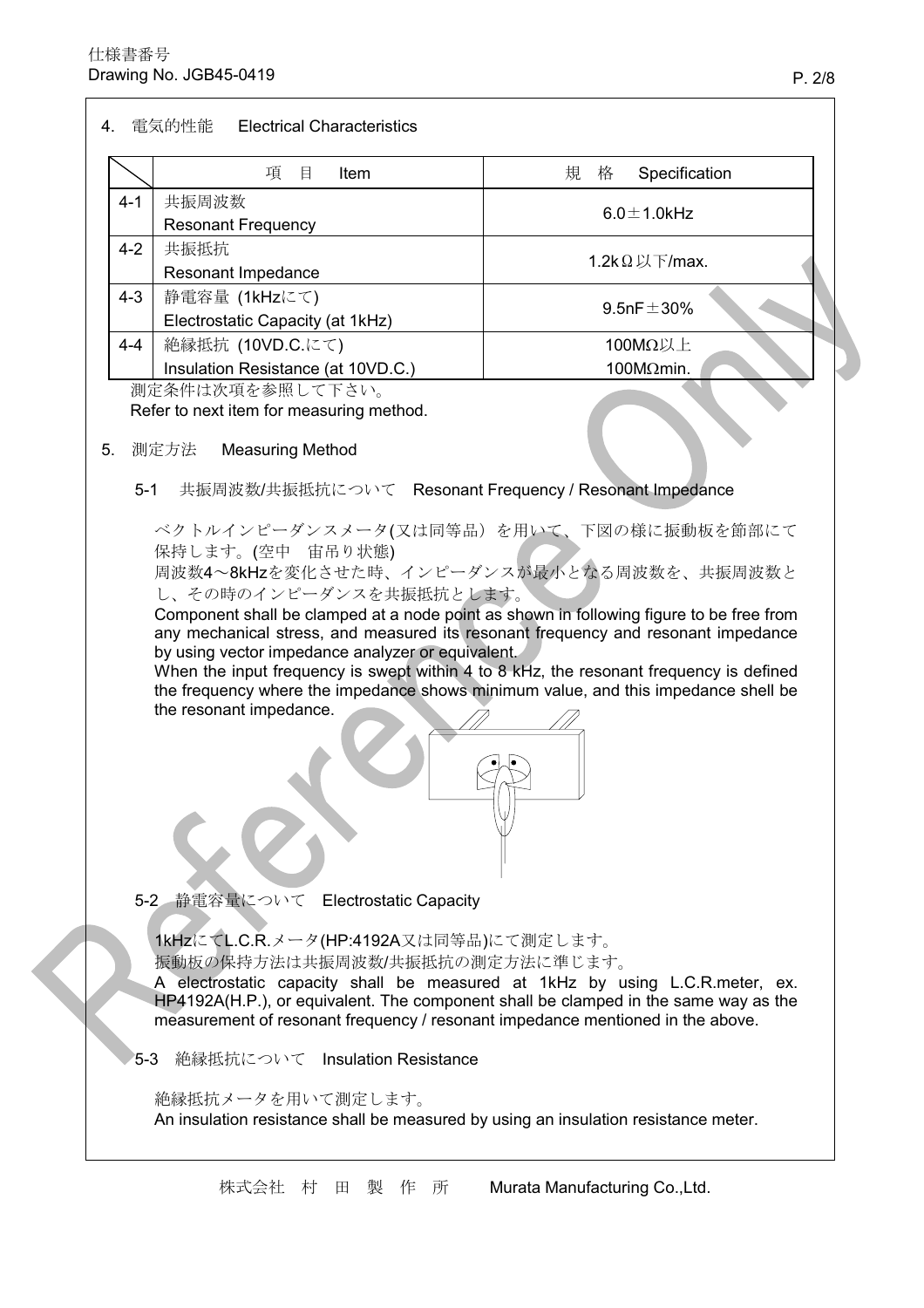## $5-4$ 測定条件 **Measuring Condition**

温度+25±3℃,湿度60±10%R.H.を標準測定状態とし、特に疑義を生じない場合は、 温度+5~+35℃,湿度45~85%R.H.の範囲内で測定します。

Standard conditions for the measurement shall be  $+25\pm3$ °C temperature and 60±10%R.H. humidity. The measurement shall be performed at the temperature of +5 to +35°C and the humidity of 45 to 85%R.H. unless otherwise the result is doubtful.

6. 機械的性能 **Physical Characteristics** 

|         | 試験項目             | 試験条件                                                                                                                   | 試験後の規格            |
|---------|------------------|------------------------------------------------------------------------------------------------------------------------|-------------------|
|         | Item             | <b>Test Condition</b>                                                                                                  | Specification     |
| $6 - 1$ | 耐衝撃性             | 加速度 980m/s2、半波正弦波の衝撃を XYZ                                                                                              |                   |
|         |                  | の3方向に各3回印加後、測定します。                                                                                                     |                   |
|         | Shock            | Components shall be measured after being                                                                               |                   |
|         |                  | applied shock(980m/s <sup>2</sup> ) for each three mutually                                                            | 第1表を満足しま          |
|         |                  | perpendicular directions to each of 3 times by $\left  \begin{matrix} \frac{1}{2} \\ \frac{1}{2} \end{matrix} \right $ |                   |
|         |                  | half sine wave.                                                                                                        | The measured      |
| $6 - 2$ | 耐振動性             | 振動周波数 10~55Hz, 全振幅 1.5mm の振動                                                                                           | value shall meet  |
|         |                  | を XYZ の 3 方向に各 2 時間印加後、測定しま                                                                                            | Table 1.          |
|         |                  | す。                                                                                                                     |                   |
|         | Vibration        | Applying the vibration of amplitude 1.5mm and                                                                          |                   |
|         | Resistant        | vibration frequency 10 to 55 Hz in each of 3                                                                           |                   |
|         |                  | perpendicular directions for 2 hours.                                                                                  |                   |
| $6-3$   | リード線             | リード線の引き出し方向に 3.0N、引き出し                                                                                                 | リード線の断線が          |
|         | 引っ張り強度           | 方向に対し垂直に2.0Nの静荷重を加えます。                                                                                                 | ありません。            |
|         | <b>Lead Wire</b> | The pull force shall be applied to                                                                                     | No visible damage |
|         | Strength         | lead wire: Horizontal 3.0N                                                                                             | and cutting off.  |
|         | Pulling          | Vertical<br>2.0N                                                                                                       |                   |

zh.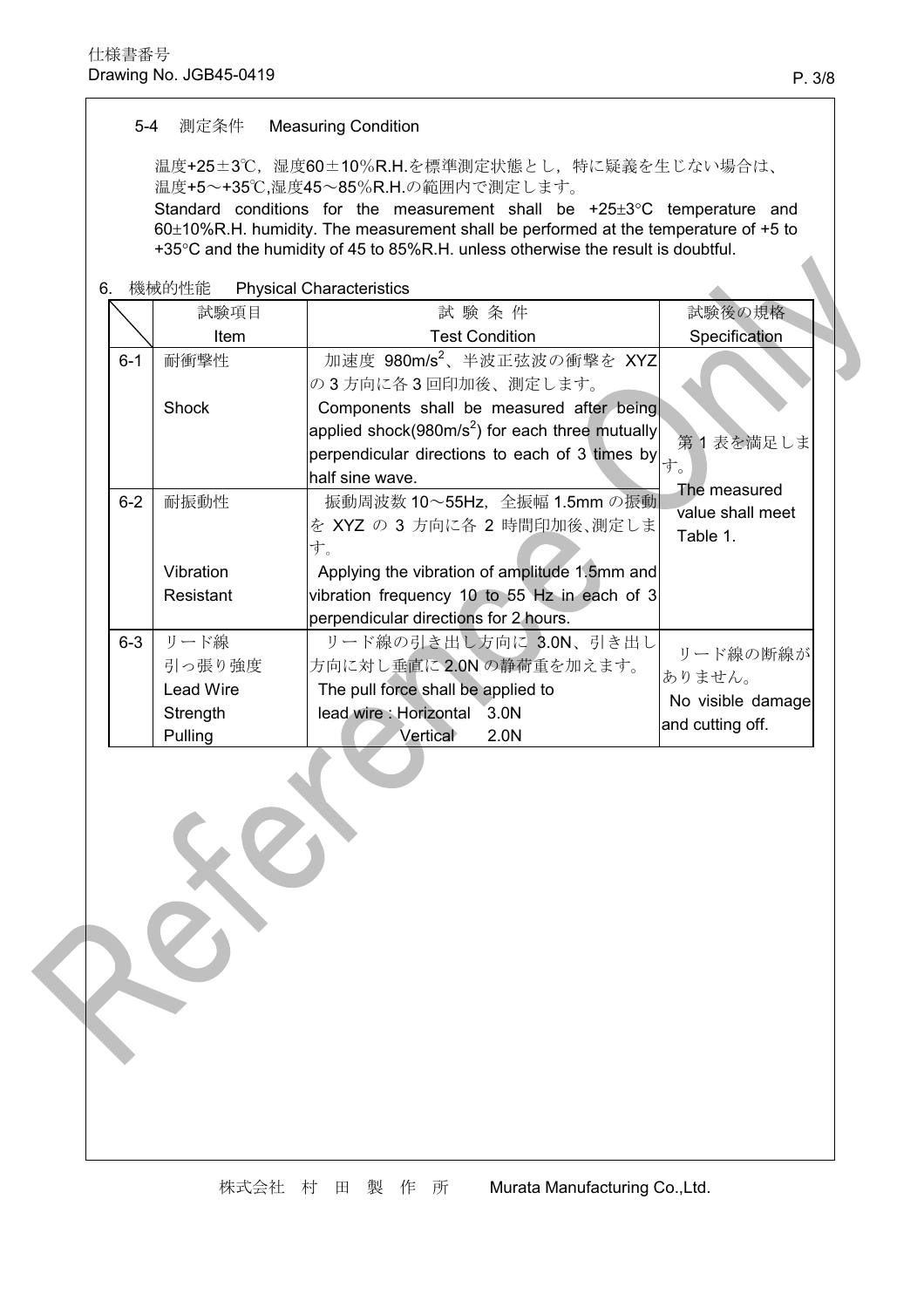|  |         | 試験項目              |                           | 試験条件                                                    |     | 試験後の規格           |
|--|---------|-------------------|---------------------------|---------------------------------------------------------|-----|------------------|
|  |         | Item              |                           | <b>Test Condition</b>                                   |     | Specification    |
|  | $7 - 1$ | 高温放置              |                           | 温度+85±2℃に240時間保持し、常温に取出                                 |     |                  |
|  |         |                   | し4時間放置後測定します。             |                                                         |     |                  |
|  |         | Dry Heat Test     |                           | Components shall be left in a chamber                   |     |                  |
|  |         | (Storage)         |                           | (Temperature: +85±2°C) for 240 hours, then              |     |                  |
|  |         |                   |                           | measured after leaving in natural condition for 4       |     |                  |
|  |         |                   | hours.                    |                                                         |     |                  |
|  | $7 - 2$ | 低温放置              |                           | 温度-40±2℃に240 時間保持し、常温に取出                                |     |                  |
|  |         |                   | し4時間放置後測定します。             |                                                         |     |                  |
|  |         | <b>Cold Test</b>  |                           | Components shall be left in a chamber (Tem-             |     |                  |
|  |         | (Storage)         |                           | perature: -40±2°C) for 240 hours, then meas-            |     |                  |
|  |         |                   |                           | ured after leaving in natural condition for 4           |     |                  |
|  |         |                   | hours.                    |                                                         |     |                  |
|  | $7 - 3$ | 耐湿性               |                           | 温度+40±2℃, 湿度 90~95%R.H.の恒温恒                             |     |                  |
|  |         |                   |                           | 湿槽中に 240 時間保持し、常温に取り出し4時                                |     |                  |
|  |         |                   | 間放置後測定します。                |                                                         |     |                  |
|  |         | Humidity          |                           | Components shall be left in a chamber (90 to            |     | 第1表を満足し          |
|  |         |                   |                           | $95\%$ R.H. at +40 $\pm$ 2°C) for 240 hours, then       | ます。 |                  |
|  |         |                   |                           | measured after leaving in natural condition for 4       |     | The measured     |
|  |         |                   | hours.                    |                                                         |     | value shall meet |
|  | $7 - 4$ | 温度サイクル            |                           | 温度-40±2℃の恒温槽中に30分間保持後室温                                 |     | Table 1.         |
|  |         |                   |                           | (+20℃)に 15 分間保持し、更に温度+85±2℃の                            |     |                  |
|  |         |                   |                           | 恒温槽中に30分保持後、室温(+20℃)に15分間                               |     |                  |
|  |         |                   |                           | 保持します。これを イサイクルとして5サイク                                  |     |                  |
|  |         |                   |                           | ル行い、常温に4時間放置後測定します。                                     |     |                  |
|  |         | Temperature Cycle |                           | After being placed in a chamber at -40±2°C for          |     |                  |
|  |         |                   |                           | 30 minutes, components shall be placed at room          |     |                  |
|  |         |                   |                           | temperature( $+20^{\circ}$ C). After 15 minutes at this |     |                  |
|  |         |                   |                           | temperature, components shall be placed in a            |     |                  |
|  |         |                   |                           | chamber at +85±2°C. After 30 minutes at this            |     |                  |
|  |         |                   |                           | temperature, components shall be returned to            |     |                  |
|  |         |                   |                           | room temperature(+20°C) for 15 minutes.                 |     |                  |
|  |         |                   |                           | After 5 above cycles, components shall be               |     |                  |
|  |         |                   |                           | measured after being placed in natural condition        |     |                  |
|  |         |                   | for 4 hours.              |                                                         |     |                  |
|  |         |                   | 表 1                       | Table 1.                                                |     |                  |
|  |         |                   | 項<br>目                    | 試験後の変化量                                                 |     |                  |
|  |         |                   | Item                      | Specification after test                                |     |                  |
|  |         | 共振周波数             |                           | 初期値±10%                                                 |     |                  |
|  |         |                   | <b>Resonant Frequency</b> | Initial Value±10%                                       |     |                  |
|  |         | 共振抵抗              |                           | $2.4$ kΩ以下                                              |     |                  |
|  |         |                   | Resonant Impedance        | $2.4$ k $\Omega$ max.                                   |     |                  |
|  |         |                   |                           |                                                         |     |                  |
|  |         | 静電容量              |                           | 初期值±20%                                                 |     |                  |

株式会社 村 田 製 作 所 Murata Manufacturing Co., Ltd.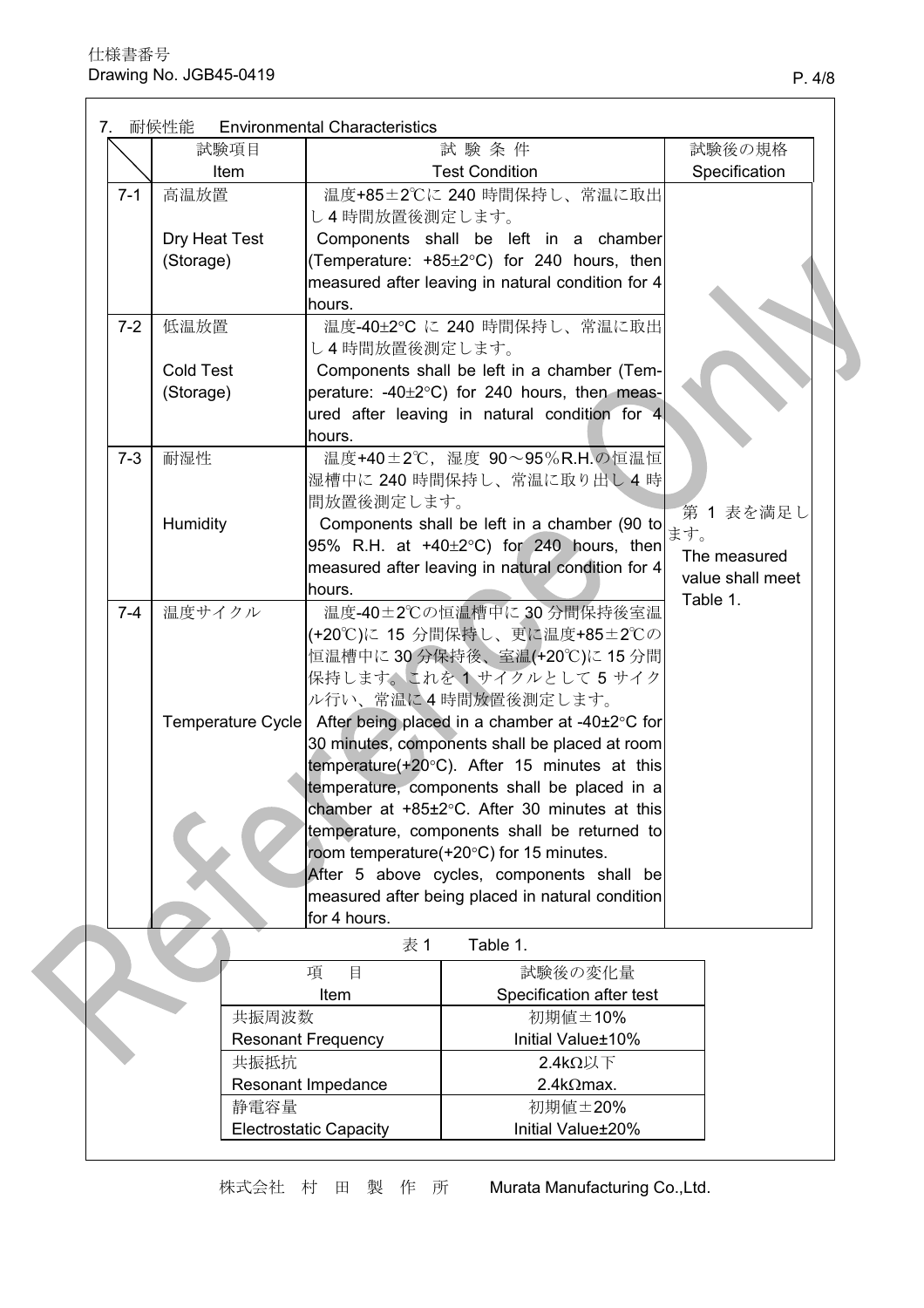## 仕様書番号 Drawing No. JGB45-0419

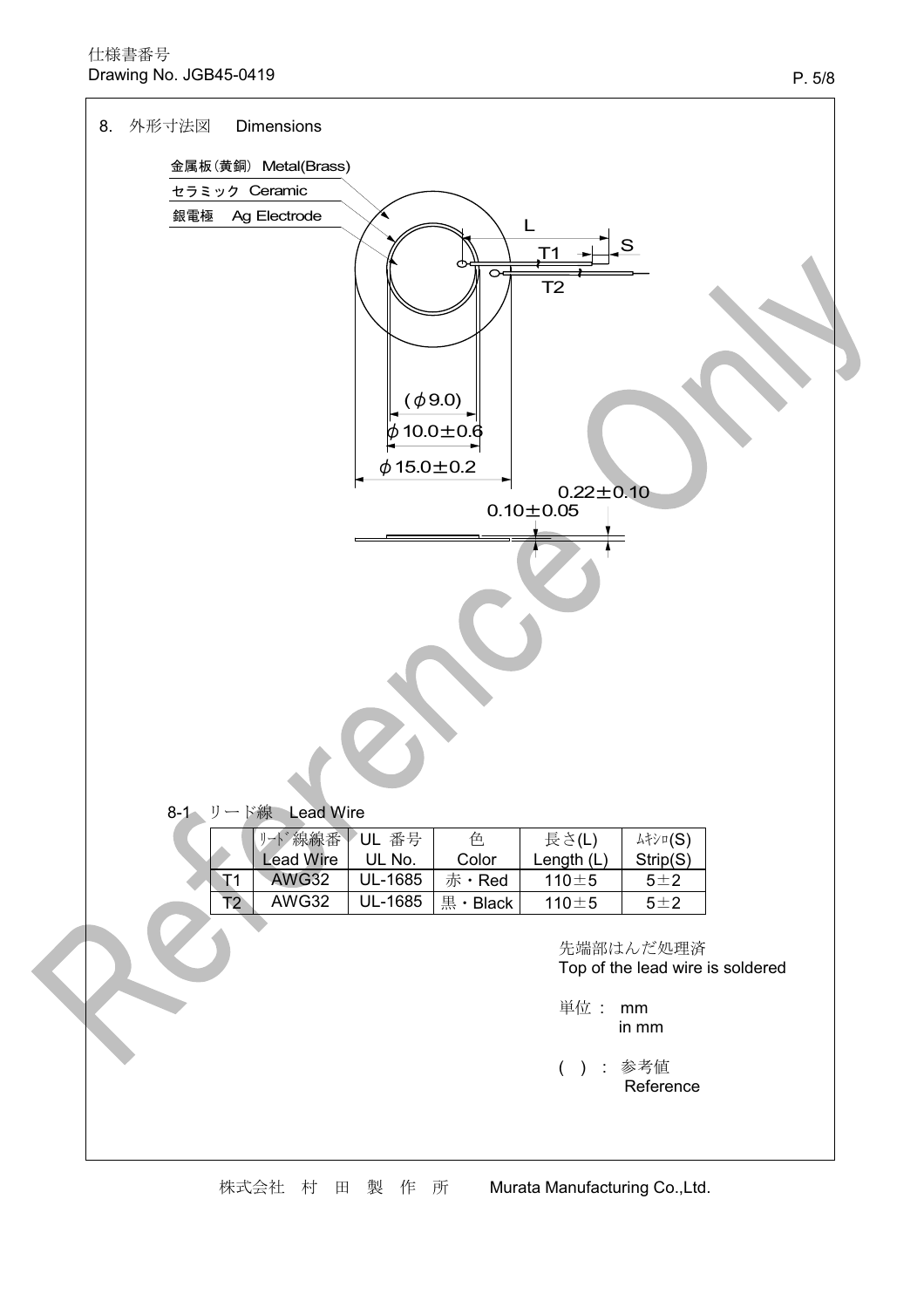9. 包装規格 Packaging Standard 最小包装単位毎に品番、数量及びロット番号を表示します。 Each minimum package unit of components shall be in a carton box and it shall be clearly marked with Part Number, quantity and outgoing inspection number.  $10.$ 10-1 用途の限定 **Limitation of Applications** 当製品について、その故障や誤動作が人命または財産に危害を及ぼす恐れがある等の理 由により、高信頼性が要求される以下の用途でのご使用をご検討の場合は、必ず事前に 当社までご連絡下さい。 ①航空機器 ②宇宙機器 ③海底機器 ④発電所制御機器 ⑤医療機器 ⑥輸送機器(自動車、列車、船舶等) ⑦交通用信号機器 ⑧防災/防犯機器 ⑨情報処理機器 10その他上記機器と同等の機器 Please contact us before using our products for the applications listed below which require especially high reliability for the prevention of defects which might directly cause damage to the third party's life, body or property. (1) Aircraft equipment 2 Aerospace equipment **3Undersea equipment** 4 Power plant control equipment 5) Medical equipment 6) Transportation equipment (vehicles, trains, ships, etc.) 77 Traffic signal equipment **8Disaster prevention / crime prevention equipment 9Data-processing equipment** @Applications of similar complexity and /or with reliability requirements to the applications listed In the above.  $10-2$ フェールセーフ機能の付加 Fail-safe 当製品に万が一異常や不具合が生じた場合でも、二次災害防止のために完成品に 適切なフェールセーフ機能を必ず付加して下さい。 Be sure to provide an appropriate fail-safe function on your product to prevent a second damage that may be caused by the abnormal function or the failure of product.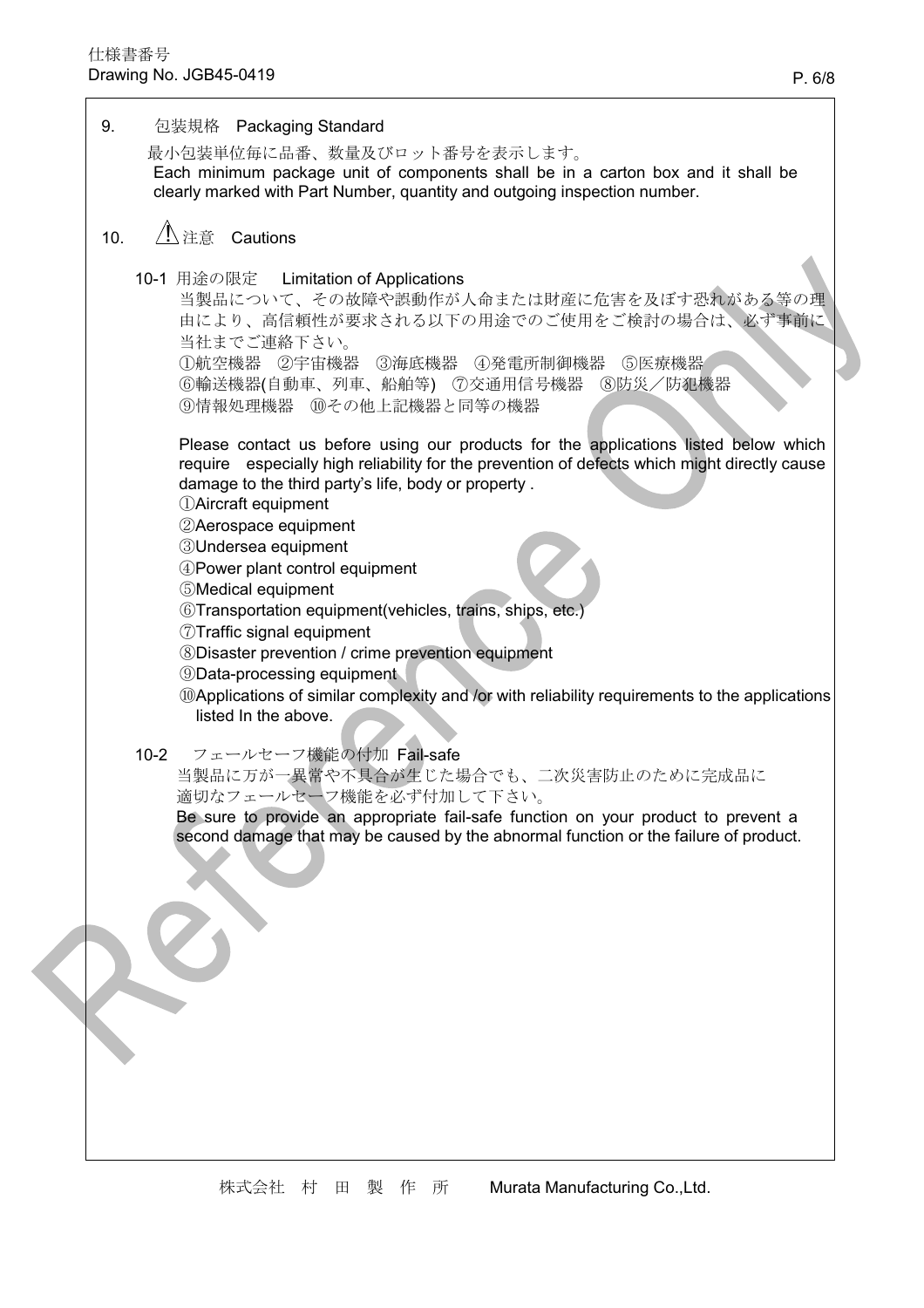